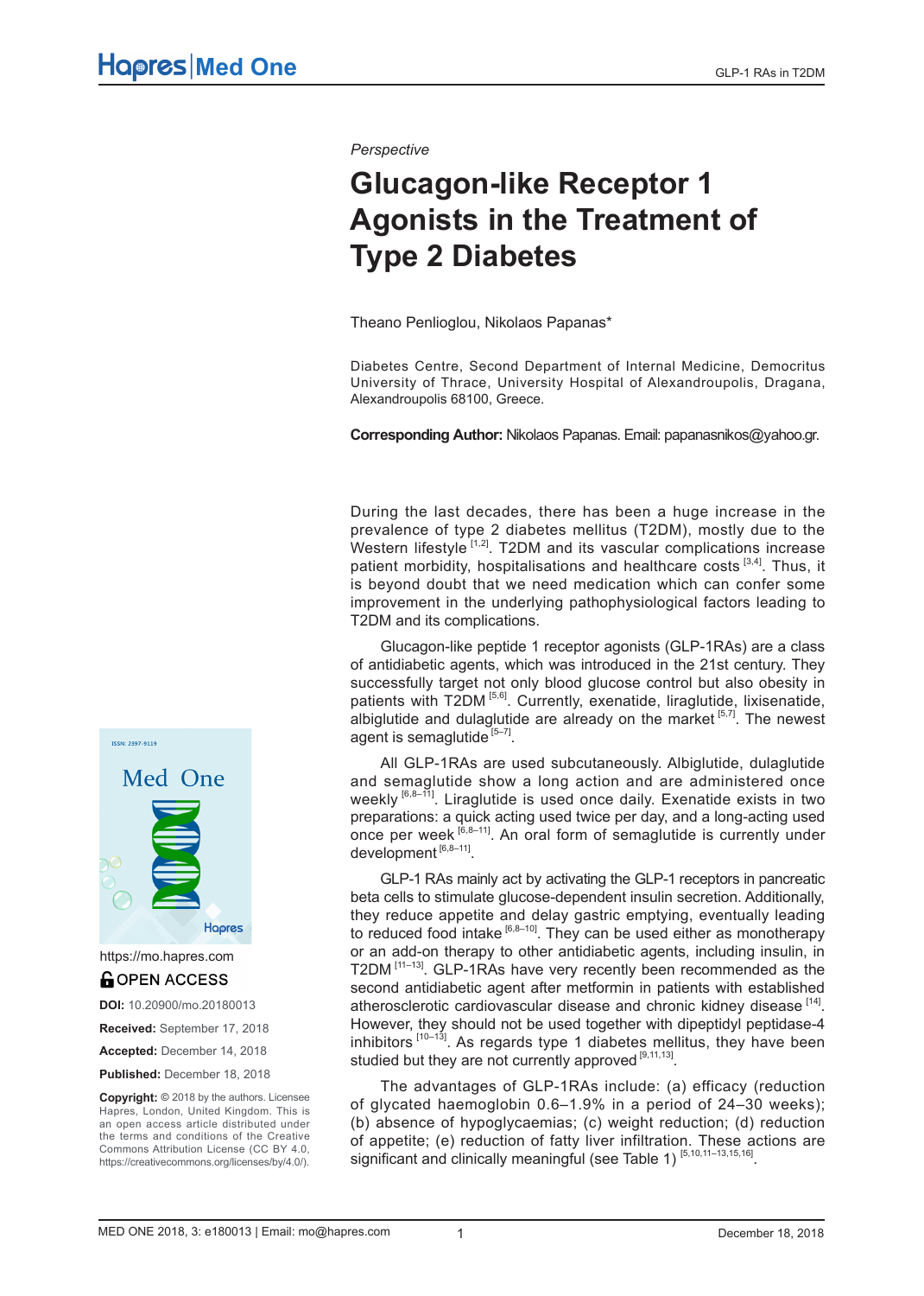| GLP-1RAs     | <b>Dose</b>            | Trial      | <b>HbA1c</b> reduction | <b>Weight loss</b> |
|--------------|------------------------|------------|------------------------|--------------------|
| Liraglutide  | 0.6-1.8 mg/once daily  | LEAD-6     | 1.48% in 26 weeks      | $0.2 - 2.8$ kg     |
| Exanatide    | 5-10 µg/twice daily    | DURATION-5 | 1.5% in 30 weeks       | $1.1 - 2.9$ kg     |
|              | 2 mg/once weekly       | DURATION-5 | 1.9% in 30 weeks       | $1.3 - 2.3$ kg     |
| Albiglutide  | 30-50 mg/once weekly   | HARMONY-7  | 0.78% in 32 weeks      | $0.4 - 1.1$ kg     |
| Dulaglutide  | 1.5 mg/once weekly     | AWARD-6    | 1.42% in 26 weeks      | $0.9 - 3.4$ kg     |
| Lixisenatide | 10 $-20$ µg/once daily | GetGoal-X  | 0.79% in 24 weeks      | $0.3 - 2.8$ kg     |

**Table 1. Major efficacy results of trials with GLP-1RAs.**

Regarding their combination with other antidiabetic agents, there are interesting results from some trials. In a study including patients treated with a GLP-1RA together with a sodium glucose transporter 2 inhibitor (SGLT2), the mean reduction of glucose was 2.2 mmol/L (39.6 mg/dL) (*p* < 0.0004) after 6 months <sup>[17]</sup>. This therapeutic combination achieved not only adequate glycaemic control, but also weight loss  $(2.1 \text{ kg}; p < 0.00003)$  and decrease of blood pressure [17]. In addition, 34.3% of patients achieved Hb1Ac levels <7% and weight loss >5%, without hypoglycaemias  $[17]$ . These results are also supported by another real-world observational study

**Table 2. Safety and tolerability of GLP-1RAs.**

in with patients receiving a GLP-1RA in combination with metformin and a SGLT-2 inhibitor<sup>[18]</sup>.

The main adverse effects of GLP-1RAs are gastrointestinal: nausea, vomiting, diarrhoea and abdominal complaints (see Table 2) $[19]$ . However, these are mostly self-limited over time [19]. Another adverse effect is injection-site reactions<sup>[19]</sup>. Moreover, there are indications that incretin-based therapies may cause pancreatic diseases. Nevertheless, according to real-world evidence, the risk of pancreatic disease associated with add-on GLP-1RAs to metformin therapy appears to be no higher than that associated with other antidiabetic agents<sup>[20]</sup>.

| <b>GLP-1RAs</b> | <b>Dose</b>                      | <b>Trial</b>      | <b>Major</b> | Minor<br>hypoglycemia hypoglycemia | <b>Gastrointestinal</b><br>adverse effects<br>(nausea/vomiting/<br>diarrhoea) | Withdrawal<br>due to<br>adverse<br>effects |
|-----------------|----------------------------------|-------------------|--------------|------------------------------------|-------------------------------------------------------------------------------|--------------------------------------------|
| Liraglutide     | 0.6-1.8 mg/once daily LEAD-6     |                   | $0\%$        | 2%                                 | 25% (Nausea)                                                                  | 6%                                         |
| Exanatide       | 5-10 µg/twice daily              | <b>DURATION-5</b> | $0\%$        | $0\%$                              | 35%/9%/4%                                                                     | 5%                                         |
|                 | 2 mg/once weekly                 | <b>DURATION-5</b> | $0\%$        | $0\%$                              | 14%/5%/9%                                                                     | 5%                                         |
| Albiglutide     | 50 mg/once weekly                | HARMONY-2         | $0\%$        | $0\%$                              | 9%/3%/13%                                                                     | 13%                                        |
| Dulaglutide     | 1.5 mg/once weekly               | AWARD-6           | $0\%$        | 9%                                 | 20%/7%/12%                                                                    | 6%                                         |
|                 | Lixisenatide 10-20 µg/once daily | GetGoal-M         | $0\%$        | 2%                                 | 22%/9%/10%                                                                    | 7%                                         |

#### Obviously, the need for injection may discourage some patients, but this can easily be overcome with patient education [16,19]. Moreover, the new pens and (especially) the once-weekly injection of some compounds render them more user friendly [11,16,19]. Another consideration is administration and ease of use. For example, albiglutide needs reconstruction before injection, making its use difficult for some patients, including those with visual or dexterity issues [11,16,19].

The most important challenge for GLP-1RAs is, as indeed for all antidiabetic agents, the potential cardioprotective actions [21,22]. In this context, GLP-1RAs have demonstrated: (a) slight improvements in arterial pressure, lipid parameters and inflammation in humans; (b) improvements in heart failure and myocardial infarction in the experimental setting [21-24].

 Of particular relevance, GLP-1RAs exhibit important differences in their cardiovascular effects in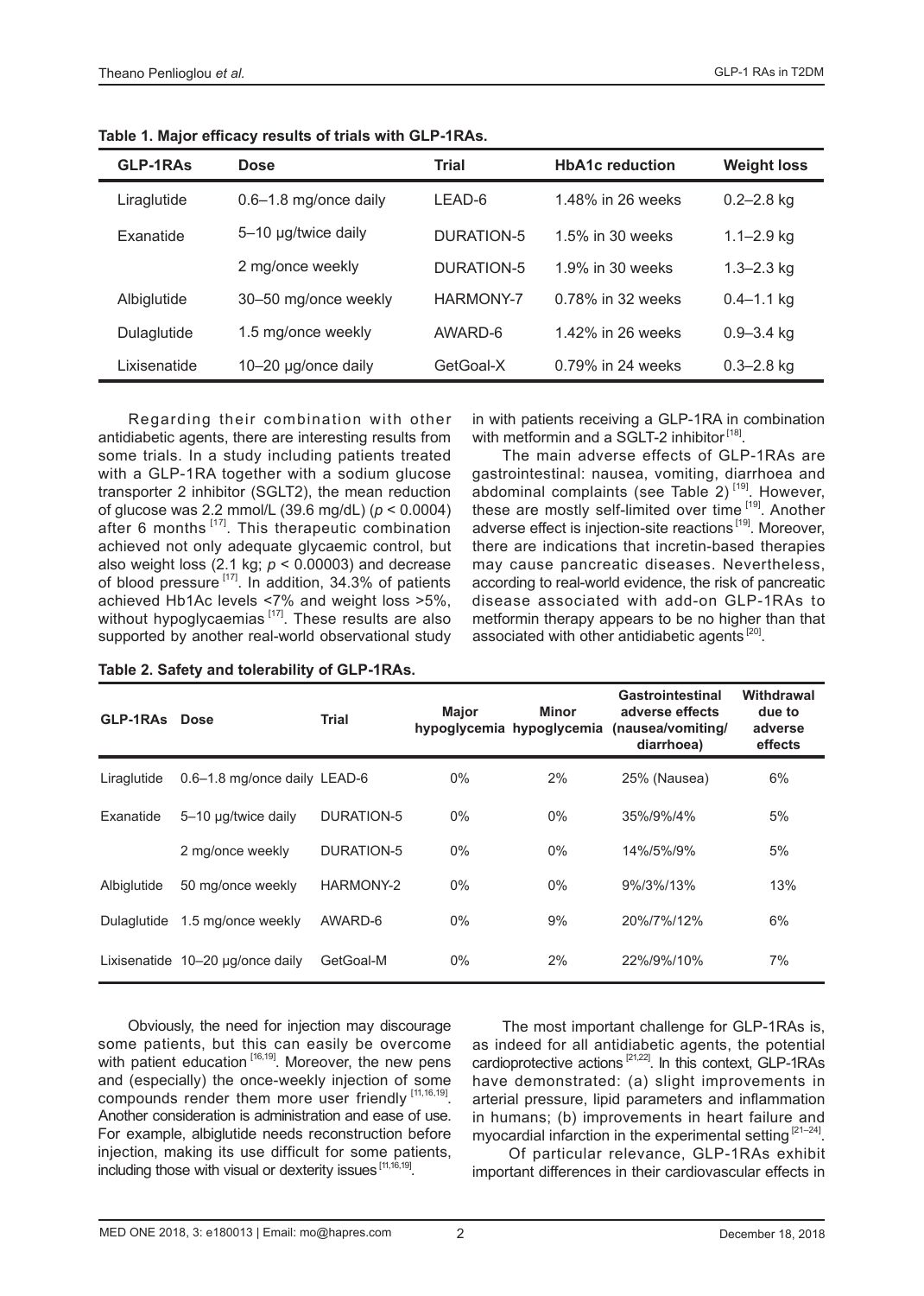large clinical trials. Indeed, liraglutide and semaglutide significantly reduce the risk of major adverse cardiac events [25,26]. By contrast, once-weekly exenatide and lixisenatide have shown a neutral cardiovascular effect: safety but no benefit  $[27,28]$ . These differences need to be appreciated in clinical practice, especially when prescribing antidiabetic treatment to patients with known cardiovascular morbidity<sup>[29,30]</sup>.

Importantly, in the most recent cardiovascular outcomes trial [31], once-weekly albiglutide reduced the primary cardiovascular endpoint by 22%, exhibiting superiority compared with placebo ( $p = 0.0006$ ). This trial further enhances the importance of GLP-1RAs, especially in patients with established cardiovascular disease  $[31,32]$ .

Furthermore, there is recent evidence that that GLP-1RAs may improve the natural history of diabetic complications. A pharmacovigilance meta-analysis has demonstrated that reduced incidence of retinopathy with GLP-1RAs, as compared to other antidiabetic agents<sup>[33]</sup>. Importantly, GLP-1RAs appear to exert an additional protective role in the kidneys. According to real-world evidence, their use in patients with low estimated glomerular filtration rate (eGFR) was related to less pronounced reduction in eGFR (−0.80 *vs.* −1.03 mL/min/1.73 m<sup>2</sup> , *p* = 0.0005), as compared with other therapies, while HbA1c was significantly reduced as well [34].

Finally, it is now being increasingly appreciated that GLP-1RAs can be excellently be combined with basal insulin <sup>[32]</sup>. In this more modern combination, GLP-1RAs target post-prandial hyperglycaemia, while

### **REFERENCES**

- 1. Cho NH, Shaw JE, Karuranga S, Huan g Y, da Rocha Fernandes JD, Ohlrogge AW, Malanda B. IDF Diabetes Atlas: Global estimates of diabetes prevalence for 2017 and projections for 2045. Diabetes Res Clin Pract. 2018; 138: 271-281.
- 2. Hu FB, Satija A, Manson JE. Curing the diabetes pandemic: the need for global policy solutions. JAMA. 2015; 313: 2319-2320.
- 3. Papatheodorou K, Banach M, Edmonds M, Papanas N, Papazoglou D. Complications of Diabetes. J Diabetes Res. 2015; 2015: 189525.
- 4. Seuring T, Archangelidi O, Suhrcke M. The economic costs of type 2 diabetes: a global systematic review. Pharmacoeconomics. 2015; 33: 811-831.
- 5. Prasad-Reddy L, Isaacs D. A clinical review of GLP-1 receptor agonists: efficacy and safety in diabetes and beyond. Drugs Context. 2015; 4: 212283.

basal insulin targets fasting glucose. Nowadays, fixed GLP-1RAs+basal insulin combinations used as a single daily injection in the same pen are available to increase patient compliance<sup>[32]</sup>.

In conclusion, GLP-1RAs are antidiabetic agents with many advantages<sup>[5,8,14,35]</sup>. Their beneficial actions are increasingly being appreciated in the treatment of T2DM.

## **CONFLICTS OF INTEREST**

This perspective was written independently. The authors did not receive financial or professional help with the preparation of the manuscript. N. Papanas has been an advisory board member of TrigoCare International, Abbott, AstraZeneca, Elpen, MSD, Novartis, Novo Nordisk, Sanofi-Aventis and Takeda; has participated in sponsored studies by Eli Lilly, MSD, Novo Nordisk, Novartis and Sanofi-Aventis; received honoraria as a speaker for AstraZeneca, Boehringer Ingelheim, Eli Lilly, Elpen, Galenica, MSD, Mylan, Novartis, Novo Nordisk, Pfizer, Sanofi-Aventis, Takeda and Vianex; and attended conferences sponsored by TrigoCare International, AstraZeneca, Boehringer Ingelheim, Eli Lilly, Novartis, Novo Nordisk, Pfizer and Sanofi-Aventis.

#### **AUTHORS' CONTRIBUTIONS**

N.P. conceived the perspective. T.P. wrote the first draft. N.P. edited and finalised the manuscript.

- 6. de Boer SA, Lefrandt JD, Petersen JF, Boersma HH, Mulder DJ, Hoogenberg K. The effects of GLP-1 analogues in obese, insulin-using type 2 diabetes in relation to eating behaviour. Int J Clin Pharm. 2016; 38: 144-151.
- 7. Lee YS, Jun HS. Anti-Inflammatory Effects of GLP-1-based therapies beyond glucose control. Mediators Inflamm. 2016; 2016: 3094642.
- 8. Tran KL, Park YI, Pandya S, Muliyil NJ, Jensen BD, Huynh K, Nguyen QT. Overview of glucagon-like peptide-1 receptor agonists for the treatment of patients with type 2 diabetes. Am Health Drug Benefits. 2017; 10: 178-188.
- 9. Nadkarni P, Chepurny OG, Holz GG. Regulation of glucose homeostasis by GLP-1. Prog Mol Biol Transl Sci. 2014; 121: 23-65.
- 10. Shah M, Vella A. Effects of GLP-1 on appetite and weight. Rev Endocr Metab Disord. 2014; 15: 181-187.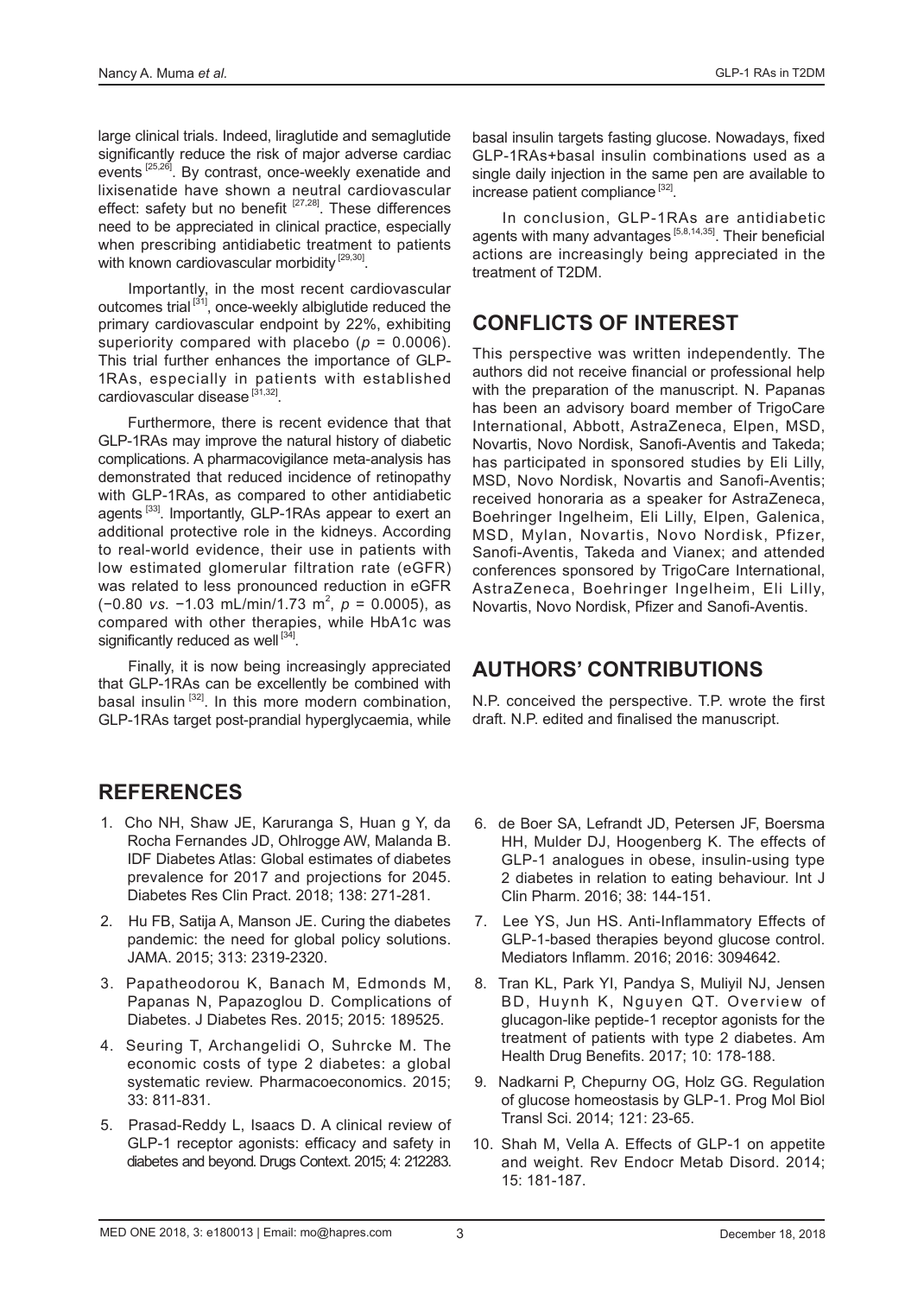- 11. Drab SR. Glucagon-Like Peptide-1 receptor agonists for type 2 diabetes: a clinical update of safety and efficacy. Curr Diabetes Rev. 2016; 12: 403-413.
- 12. Sun F, Chai S, Yu K, Quan X, Yang Z, Wu S, Zhang Y, Ji L, Wang J, Shi L. Gastrointestinal adverse events of glucagon-like peptide-1 receptor agonists in patients with type 2 diabetes: a systematic review and network meta-analysis. Diabetes Technol Ther. 2015; 17: 35-42.
- 13. Sfairopoulos D, Liatis S, Tigas S, Liberopoulos E. Clinical pharmacology of glucagon-like peptide-1 receptor agonists. Hormones (Athens). 2018; 17: 333-350.
- 14. Davies MJ, D'Alessio DA, Fradkin J, Kernan WN, Mathieu C, Mingrone G, Rossing P, Tsapas A, Wexler DJ, Buse JB. Management of Hyperglycemia in Type 2 Diabetes, 2018. A Consensus Report by the American Diabetes Association (ADA) and the European Association for the Study of Diabetes (EASD). Diabetes Care. 2018; 41(12): 2669-2701. Epub 2018 Oct 4.
- 15. Cuthbertson DJ, Irwin A, Gardner CJ, Daousi C, Purewal T, Furlong N, Goenka N, Thomas EL, Adams VL, Pushpakom SP, Pirmohamed M, Kemp GJ. Improved glycaemia correlates with liver fat reduction in obese, type 2 diabetes, patients given glucagon-like peptide-1 (GLP-1) receptor agonists. PLoS One. 2012; 7: e50117.
- 16. Ryan D, Acosta A. GLP-1 receptor agonists: Nonglycemic clinical effects in weight loss and beyond. Obesity (Silver Spring). 2015; 23: 1119-1129.
- 17. Carretero Gómez J, Arévalo Lorido JC, Gómez Huelgas R, García de Lucas D, Mateos Polo L, Varela Aguilar JM, Seguí Ripoll JM, Ena J; Diabetes; Obesity; Nutrition Spanish Working Group. Combination Therapy With Glucagon-Like Peptide-1 Receptor Agonists and Sodium-Glucose Cotransporter 2 Inhibitors in Older Patients With Type 2 Diabetes: A Real-World Evidence Study. Can J Diabetes. 2018; pii: S1499-2671(18)30342-3.
- 18. Ghosal S, Sinha B. Liraglutide and Dulaglutide therapy in addition to SGLT-2 inhibitor and metformin treatment in Indian type 2 diabetics: a real world retrospective observational study. Clin Diabetes Endocrinol. 2018; 4: 11.
- 19. Filippatos TD, Panagiotopoulou TV, Elisaf MS. Adverse effects of GLP-1 receptor agonists. Rev Diabet Stud. 2014; 11: 202-230.
- 20. Montvida O, Green JB, Atherton J, Paul SK. Treatment with incretins does not increase the

risk of pancreatic diseases compared to older anti-hyperglycaemic drugs, when added to metformin: real world evidence in people with Type 2 diabetes. Diabet Med. 2018 Oct 10. DOI: 10.1111/dme.13835.

- 21. Saraiva FK, Sposito AC. Cardiovascular effects of glucagon-like peptide 1 (GLP-1) receptor agonists. Cardiovasc Diabetol. 2014; 13: 142.
- 22. Drucker DJ. The cardiovascular biology of Glucagonlike Peptide-1. Cell Metab. 2016; 24: 15-30.
- 23. Takahashi A, Ihara M, Yamazaki S, Asanuma H, Asakura M, Kitakaze M. Impact of either GLP-1 agonists or DPP-4 inhibitors on pathophysiology of heart failure. Int Heart J. 2015; 56: 372-376.
- 24. Del Olmo-Garcia MI, Merino-Torres JF. GLP-1 receptor agonists and cardiovascular disease in patients with type 2 diabetes. J Diabetes Res. 2018; 2018: 4020492.
- 25. Marso SP, Daniels GH, Brown-Frandsen K, Kristensen P. Liraglutide and cardiovascular outcomes in type 2 diabetes. N Engl J Med. 2016; 375: 311-322.
- 26. Marso SP, Bain SC, Consoli A, Eliaschewitz FG, Jódar E, Leiter LA, Lingvay I, Rosenstock J, Seufert J, Warren ML, Woo V, Hansen O, Holst AG, Pettersson J, Vilsbøll T; SUSTAIN-6 Investigators. Semaglutide and cardiovascular outcomes in patients with type 2 diabetes. N Engl J Med. 2016; 375: 1834-1844.
- 27. Holman RR, Bethel MA, Mentz RJ, Thompson VP, Lokhnygina Y, Buse JB, Chan JC, Choi J, Gustavson SM, Iqbal N, Maggioni AP, Marso SP, Öhman P, Pagidipati NJ, Poulter N, Ramachandran A, Zinman B, Hernandez AF; EXSCEL Study Group. Effects of once-weekly exenatide on cardiovascular outcomes in type 2 diabetes. N Engl J Med. 2017; 377: 1228-1239.
- 28. Muskiet MHA, Tonneijck L, Huang Y, Liu M, Saremi A, Heerspink HJL, van Raalte DH. Lixisenatide in patients with type 2 diabetes and acute coronary syndrome. N Engl J Med. 2015; 373: 2247-2257.
- 29. Jia X, Alam M, Ye Y, Bajaj M, Birnbaum Y. GLP-1 Receptor agonists and cardiovascular disease: a meta-analysis of recent cardiac outcome trials. Cardiovasc Drugs Ther. 2018; 32: 65-72.
- 30.Lim S, Kim KM, Nauck MA. Glucagon-like peptide-1 receptor agonists and cardiovascular events: class effects versus individual patterns. Trends Endocrinol Metab. 2018; 29: 238-248.
- 31. Hernandez AF, Green JB, Janmohamed S, D'Agostino RB Sr, Granger CB, Jones